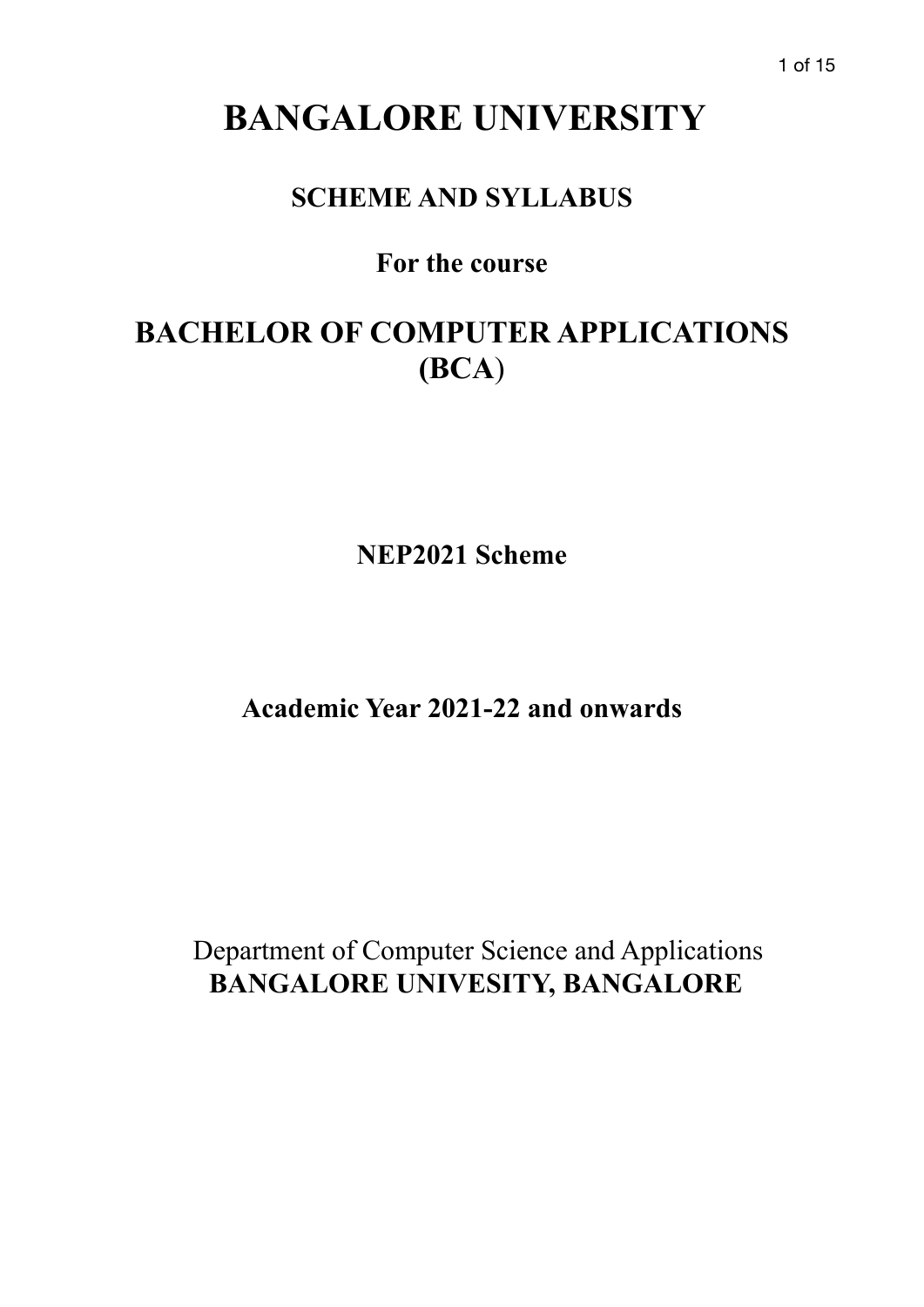## MEMBERS OF THE BoS IN COMPUTER SCIENCE

| $\mathbf{1}$   | Dr. Muralidhara B L<br>Professor<br>Department of Computer Science<br><b>Bangalore University</b>                 | <b>CHAIRPERSON</b> |
|----------------|-------------------------------------------------------------------------------------------------------------------|--------------------|
| $\overline{2}$ | Dr. Guru D.S.<br>Professor<br>PG Department of Computer Science<br><b>Mysore Univeristy</b>                       | Member             |
| 3              | Dr. Susesha<br>Professor,<br>PG Department of Computer Science<br><b>Mysore Univeristy</b>                        | Member             |
| $\overline{4}$ | Dr. Prabhakar C.J<br>Professor<br>Kuvempu University, Shimogga                                                    | Member             |
| 5              | Dr. Chandrakanth Naikodi<br><b>Associate Professor</b><br>Department of Computer Science<br>Davanagere University | Member             |
| 6              | Dr. Prathibha V Kalburgi<br>Ramaiah College of Arts Science, and Commerce<br>Bangalore                            | Member             |
| 7              | Mrs. Amalorpavam<br>Sambram Academi of Management Studies<br><b>Bangalore</b>                                     | Member             |
| 8              | Dr. H.K. Gundurao<br><b>Associate Professor</b><br>Vijaya College, Bangalore                                      | Member             |
| 9              | Dr. Bhagyawana S Mudigowda<br><b>Associate Professor</b><br>Maharani Cluster University, Bangalore                | Member             |
| 10             | Smt. Nagarathnamma S.M<br><b>Associate Professor</b><br>Maharani Cluster Univeristy, Bangalore                    | Member             |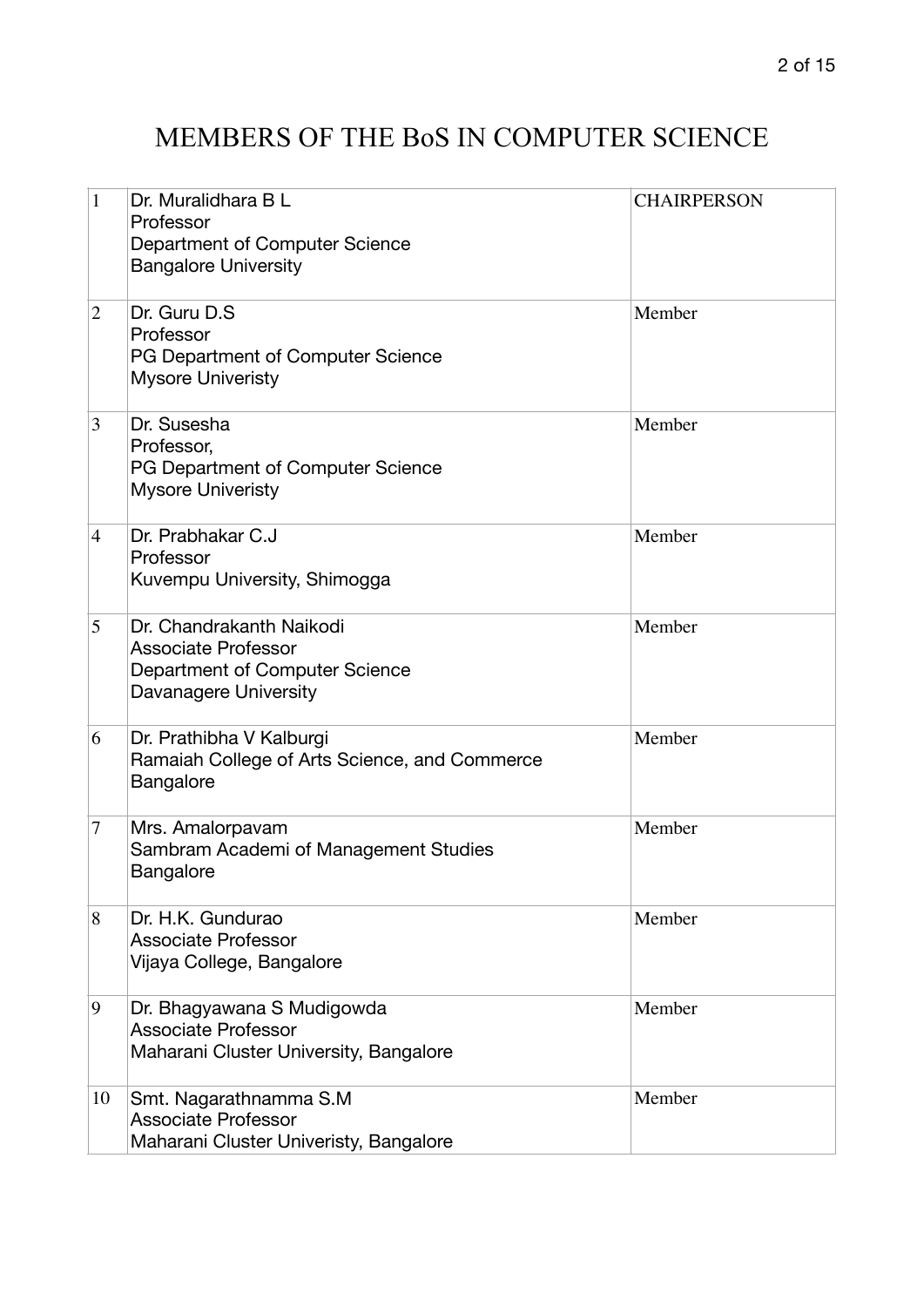| <b>Semest</b><br>er | <b>Course</b><br>Code | <b>Title of the Paper</b>                        | <b>Credits</b>            | Languages, Skill<br>Enhancement (SEC), and<br><b>Ability Enhancement</b><br><b>Courses (AECC)</b> | <b>Credits</b> | Total<br><b>Credits</b> |
|---------------------|-----------------------|--------------------------------------------------|---------------------------|---------------------------------------------------------------------------------------------------|----------------|-------------------------|
|                     | CA-C1T                | Discrete Structure                               | 3                         | OE1: Open Elective                                                                                | 3              | 26                      |
|                     | CA-C2T                | Problem solving Techniques                       | 3                         | Language L1                                                                                       | 3              |                         |
|                     | CA-C3T                | Data Structure                                   | 3                         | Language L2                                                                                       | 3              |                         |
|                     | CA-C4L                | Problem solving Lab                              | $\overline{c}$            | SEC I: Office<br>Management Tools                                                                 | 2              |                         |
|                     | CA-C5L                | Data Structure Lab                               | $\overline{c}$            | Physical Education                                                                                | 1              |                         |
|                     |                       |                                                  |                           | Health & Wellness                                                                                 | 1              |                         |
| $\mathbf{II}$       | CA-C6T                | <b>Computer Architecture</b>                     | 3                         | OE2: Open Elective                                                                                | 3              | 26                      |
|                     | CA-C7T                | <b>Object Oriented Programming</b><br>using Java | 3                         | Language L1                                                                                       | 3              |                         |
|                     | CA-C8T                | Database Management System                       | 3                         | Language L <sub>2</sub>                                                                           | 3              |                         |
|                     | CA-C9L                | Java Lab                                         | 2                         | Environmental studies                                                                             | 2              |                         |
|                     | CA-C10L               | Database Management System<br>Lab                | $\overline{c}$            | Physical Education                                                                                | 1              |                         |
|                     |                       |                                                  |                           | NCC/NSS/CL/R&R                                                                                    | 1              |                         |
| III                 | CA-C11T               | <b>Operating Systems</b>                         | 3                         | OE3: Open Elective                                                                                | 3              | 26                      |
|                     | CA-C12T               | <b>Computer Networks</b>                         | 3                         | Language L1                                                                                       | 3              |                         |
|                     | CA-C13T               | Python Programming                               | 3                         | Language L2                                                                                       | 3              |                         |
|                     | CA-C14L               | Computer Networks Lab                            | $\overline{c}$            | SEC II : Computer<br>Assembly and Repair                                                          | 2              |                         |
|                     | CA-C15L               | Python Programming Lab                           | $\overline{2}$            | Physical Education                                                                                | 1              |                         |
|                     |                       |                                                  |                           | NCC/NSS/CL/R&R                                                                                    | 1              |                         |
| ${\sf IV}$          | CA-C16T               | Software Engineering                             | 3                         | OE4: Open Elective                                                                                | 3              | 26                      |
|                     | CA-C17T               | Artificial Intelligence                          | 3                         | Language L1                                                                                       | 3              |                         |
|                     | CA-C18T               | Internet Technologies                            | 3                         | Language L <sub>2</sub>                                                                           | 3              |                         |
|                     | CA-C19L               | Artificial Intelligence Lab                      | $\overline{c}$            | The Constitution of India                                                                         | $\overline{c}$ |                         |
|                     | CA-C20L               | Internet Technologies Lab                        | $\overline{c}$            | Physical Education                                                                                | 1              |                         |
|                     |                       |                                                  |                           | NCC/NSS/CL/R&R                                                                                    | 1              |                         |
| $\mathbf{V}$        | CA-C21T               | Design and Analysis of Algorithm                 | $\ensuremath{\mathsf{3}}$ | CA-V1 Vocation Course I:<br>Quantitative Techniques                                               | 3              | 23                      |
|                     | CA-C22T               | Data Analytics                                   | 3                         | CA-E1 Elective I:<br>a. Data Mining<br>b. Computer Graphics                                       | 3              |                         |
|                     | CA-C23T               | Web Programming                                  | 3                         | SEC III : Cyber Crime,<br>Cyber Law, and<br>Intellectual Property Right                           | $\overline{c}$ |                         |
|                     | CA-C24L               | Data Analytics Lab                               | $\overline{c}$            | Physical Education                                                                                | 1              |                         |
|                     | CA-C25L               | Web Programming Lab                              | $\overline{c}$            | NCC/NSS/CL/R&R                                                                                    | 1              |                         |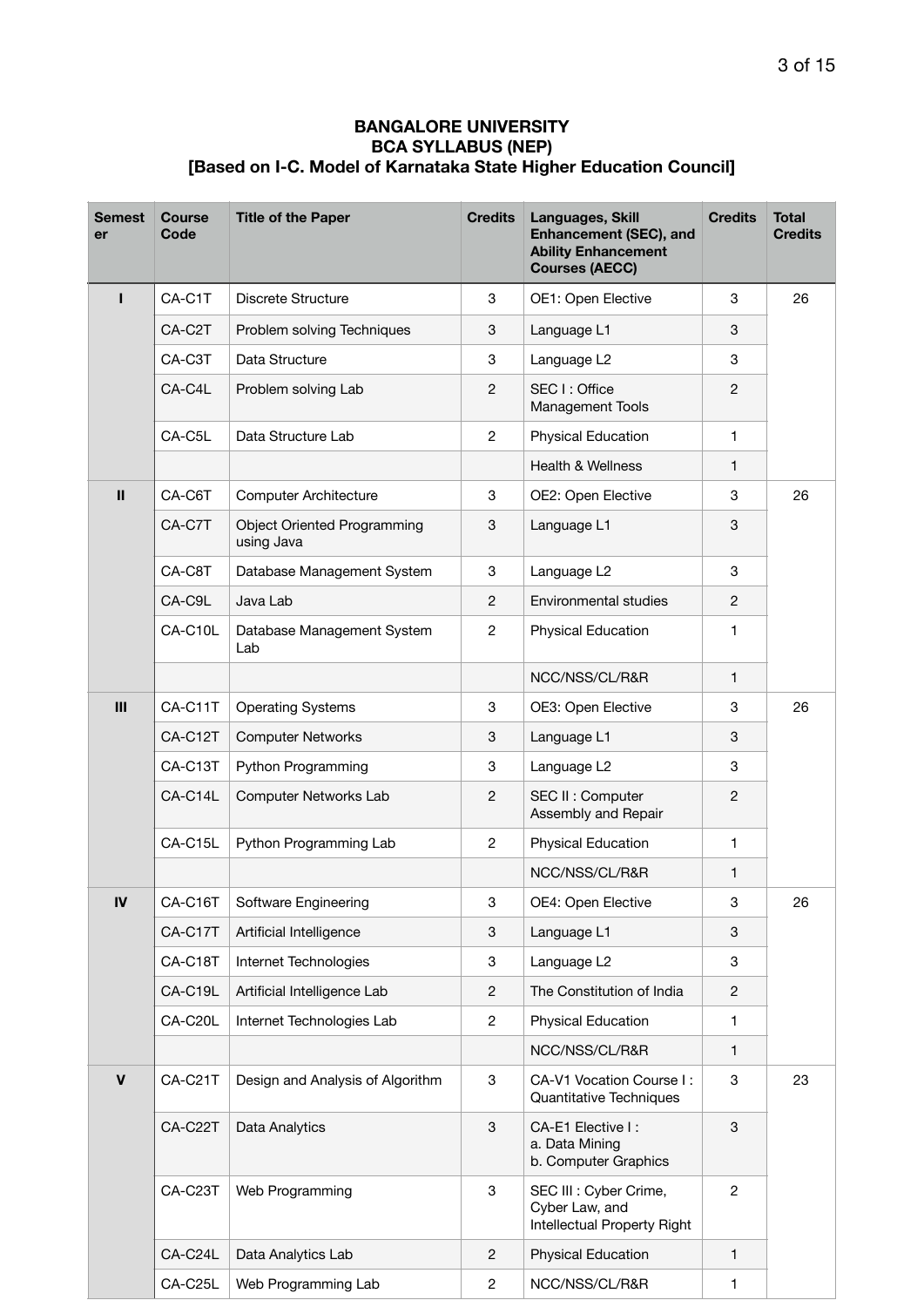| Semest<br>er | <b>Course</b><br>Code | <b>Title of the Paper</b>             | <b>Credits</b> | Languages, Skill<br><b>Enhancement (SEC), and</b><br><b>Ability Enhancement</b><br><b>Courses (AECC)</b> | <b>Credits</b> | <b>Total</b><br><b>Credits</b> |
|--------------|-----------------------|---------------------------------------|----------------|----------------------------------------------------------------------------------------------------------|----------------|--------------------------------|
| VI           | CA-C26T               | Theory of Computation                 | 3              | CA-V2 Vocation Course<br>II: Electronic Content<br>Design                                                | 3              | 23                             |
|              | CA-C27T               | Machine Learning                      | 3              | CA-E2 Elective II :<br>a. Operations<br>Research<br>b. Software Testing                                  | 3              |                                |
|              | CA-C28T               | Mobile Application Development        | 3              | Professional<br>Communication                                                                            | 2              |                                |
|              | CA-C29L               | Machine Learning Lab                  | $\overline{c}$ | <b>Physical Education</b>                                                                                | 1              |                                |
|              | CA-C30L               | Mobile Application Development<br>Lab | $\overline{c}$ | NCC/NSS/CL/R&R                                                                                           | 1              |                                |
| VII          | CA-C31T               | <b>Cloud Computing</b>                | 3              | CA-V3 Vocation Course III<br>: Technical Writing                                                         | 3              | 21                             |
|              | CA-C32T               | Internet of Things                    | 3              | CA-E3 Elective III :<br>a. Modeling and<br>Simulation<br>b. Compiler Design                              | 3              |                                |
|              | CA-C33T               | Internship                            | $\overline{c}$ | Research Methodology                                                                                     | 3              |                                |
|              | CA-C34L               | Cloud Computing Lab                   | $\overline{c}$ |                                                                                                          |                |                                |
|              | CA-C35L               | Internet of Things Lab                | $\overline{c}$ |                                                                                                          |                |                                |
| <b>VIII</b>  | CA-C36T               | <b>Block Chain Technologies</b>       | 3              | CA-V4 Vocation Course IV<br>: Project Management                                                         | 3              | 20                             |
|              | CA-C37T               | Cryptography and System<br>Security   | 3              | CA-E4 Elective IV :<br>a. Human Computer<br>Interface<br>b. Parallel Algorithms                          | 3              |                                |
|              | CA-C38T               | <b>Block Chain Technologies Lab</b>   | 2              | Research Project                                                                                         | 6              |                                |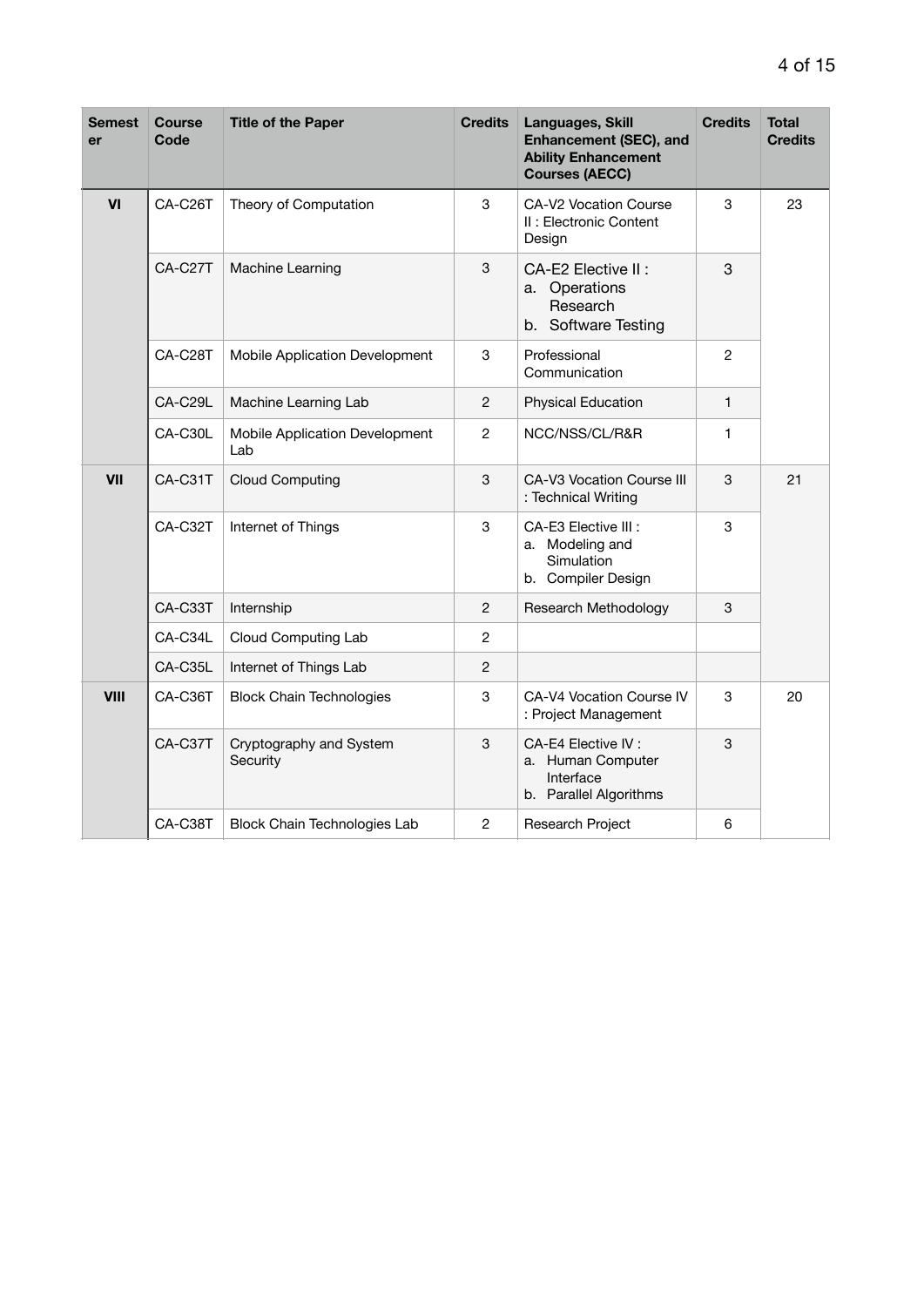### **CA-C1T: DISCRETE STRUCTURES**

Total Teaching Hours: 48 No. of Hours / Week: 03

**UNIT – I** [12 Hours] Set Theory and Logic: Fundamentals of Set theory, Set Operations and the Laws of Set Theory, Counting and Venn Diagrams, Cartesian Products and Relations, Functions–One-to-One, Onto Functions, Function Composition and Inverse Functions. Mathematical Induction, The well ordering principle, Recursive Definitions, Structural Induction, Recursive algorithms. Fundamentals of Logic, Propositional Logic, Logical Connectives and Truth Tables, Logic Equivalence, Predicates and Quantifiers.

### **UNIT - II** [12 Hours]

Counting and Relations: Basics of counting, Pigeonhole Principle, Permutation and Combinations, Binomial coefficients. Recurrence relations, Modeling with recurrence relations with examples of Fibonacci numbers and the tower of Hanoi problem. Divide and Conquer relations with examples (no theorems). Definition and types of relations, Representing relations using matrices and digraphs

### **UNIT - III** [12 Hours]

Matrices: Definition, order of a matrix, types of matrices, operations on matrices, determinant of a matrix, inverse of a matrix, rank of a matrix, linear transformations, applications of matrices to solve system of linear equations.

### **UNIT - IV** [12 Hours]

Graph Theory: Graphs: Introduction, Representing Graphs, Graph Isomorphism, Operations on graphs. Trees: Introduction, Applications of Trees, Tree Traversal, Spanning Trees, Minimum Spanning Trees, Prim's and Kruskul's Algorithms. Connectivity, Euler and Hamilton Paths, Planar Graphs. Directed graphs: Fundamentals of Digraphs, Computer Recognition - Zero-One Matrices and Directed Graphs, Out-degree, in-degree, connectivity, orientation, Eulerian and Hamilton directed graphs, tournaments.

### *Text Books:*

- 1. Ralph P. Grimaldi: Discrete and Combinatorial Mathematics, 5thEdition, Pearson Education, 2004.
- 2. C. L. Liu: Elements of Discrete Mathematics, Tata McGraw-Hill, 2000.
- 3. F. Harary: Graph Theory, Addition Wesley, 1969.
- 4. Richard Bronson, Schaum's Outline of Matrix Operations, McGraw-Hill publications, 2nd Edition, 2011

### Reference Books:

- 1. Kenneth H Rosen. Discrete Mathematics and its Applications, McGraw-Hill publications, 7th edition, 2007.
- 2. J. P. Tremblay and R.P. Manohar. Discrete Mathematical Structures with applications to Computer Science, Mc Graw Hill Ed. Inc. 1975.
- 3. Charles G Cullen. Matrices and Linear Transformations, Dover Publications Inc., Second Edition, 1990

### *Web Resources:*

- 1*.* https://www.my-mooc.com/en/categorie/mathematics
- 2. http://www.nptelvideos.in/2012/11/discrete-mathematical-structures.html
- 3. <https://ocw.mit.edu/courses/mathematics/>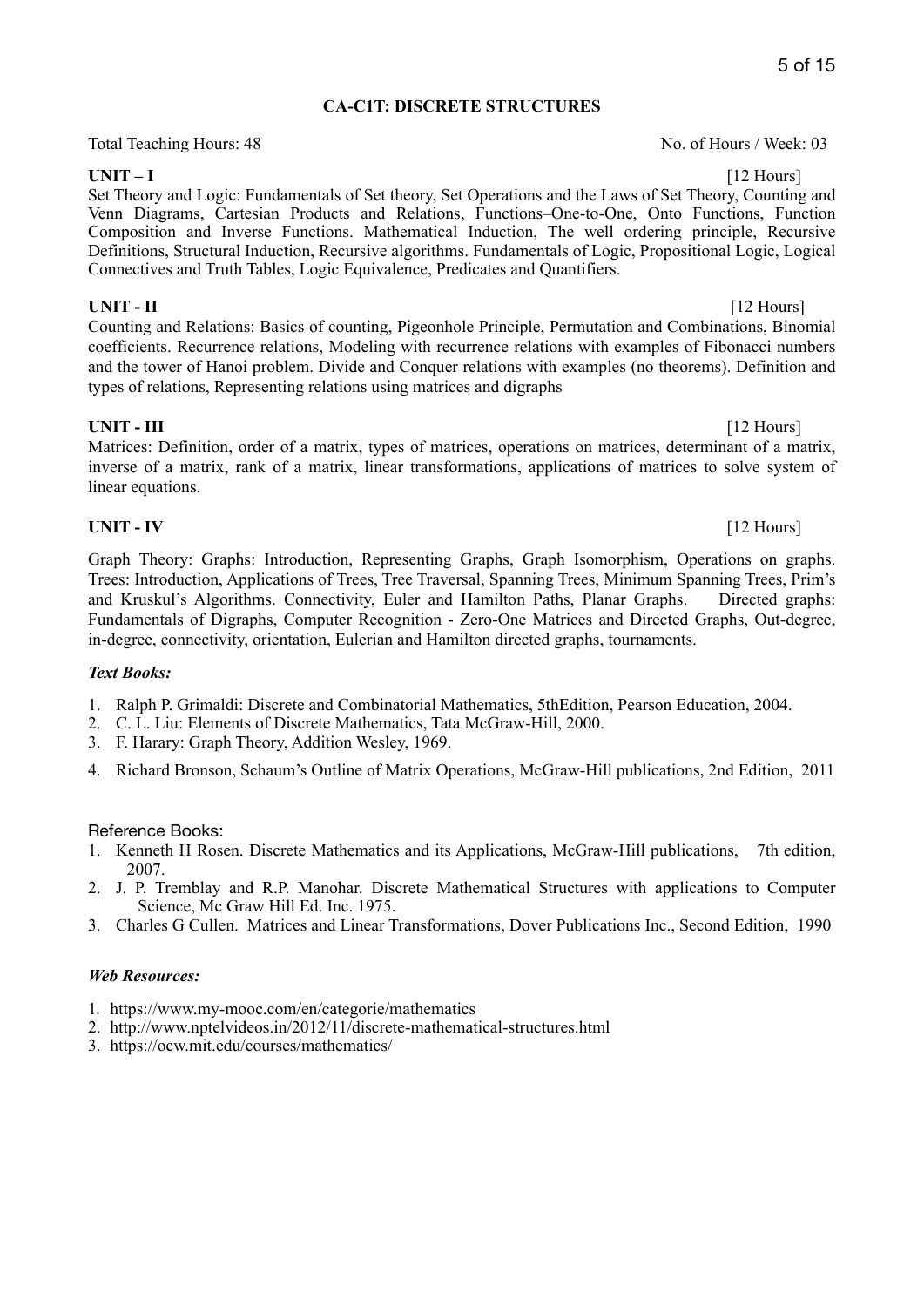### **CA-C2T: PROBLEM SOLVING TECHNIQUES**

Total Teaching Hours: 48 No. of Hours / Week: 03

**UNIT - I** [12 Hours] Introduction: The Role of Algorithms in Computing, Algorithms as a technology, Analyzing algorithms, Designing algorithms, Growth of Functions, Asymptotic notation, Standard notations and common functions. Fundamental Algorithms: Exchanging the values of two variables, Counting, Summation of a set of numbers, Factorial Computation, Generating of the Fibonacci sequence, Reversing the digits of an integer, Character to number conversion.

**UNIT - II** [12 Hours] C Programming: Getting Started, Variables and Arithmetic expressions. Input and Output: Standard input and output, formatted output- printf, variable length argument list, formatted input-scanf. Control Flow: Statements and Blocks, If-else, else-if, switch, loops: while loop, for loop, do while, break and continue, goto and labels. Pointers and Arrays: pointers and address, pointers and function arguments, multidimensional array, initialization of pointer arrays, command line arguments.

**UNIT - III** [12 Hours] Factoring Methods: Finding the square root of a number, the smallest Divisor of an integer, the greatest common divisor of two integers, computing the prime factors of an integer, generation of pseudo random numbers, raising a number to a large power. Array Techniques: Array order Reversal, Array counting or Histogramming, Finding the maximum number in a set, removal of duplicates from an ordered array, partitioning an array, Finding the kth smallest element, multiplication of two matrices.

**UNIT - IV** [12 Hours] Merging: the two-way merge. Sorting: Sorting by selection, sorting by exchange, sorting by insertion, sorting by diminishing increment, sorting by partitioning. Searching: binary search, hash search. Text processing and Pattern searching: text line length adjustment, keyword searching in text, text line editing, linear pattern search

### **Text Books:**

1. R.G.Dromey, "How to Solve it by Computer", Pearson Education India, 2008.

- 2. Thomas H. Cormen, Charles E. Leiserson, Ronald L. Rivest, Clifford Stein, "Introduction to Algorithms", 3rd Edition, The MIT Press Cambridge, Massachusetts London, England, 2008
- 3. Brain M. Kernighan, and Dennis M. Ritchie, "The C Programming Language", 2nd edition, Princeton Hall Software Series, 2012.

### *Reference Books:*

- 1. Steven S. Skiena, "The Algorithm Design Module", 2nd Edition, Springer-Verlag London Limited, 2008.
- 2. Donald E. Knuth, The Art of Computer Programming", Volume 1: Fundamental Algorithms, 3rd Edition, Addison Wesley Longman, 1997.
- 3. Donald E. Knuth, The Art of Computer Programming", Volume 2: Seminumerical Algorithms, 3rd Edition, Addison Wesley Longman, 1998.
- 4. Greg Perry and Dean Miller, "C programming Absolute Beginner's Guide", 3rd edition, Pearson Education, Inc, 2014.

### **Web Resources:**

1. <http://algorithmsforinterviews.com> "Algorithms for Interviews"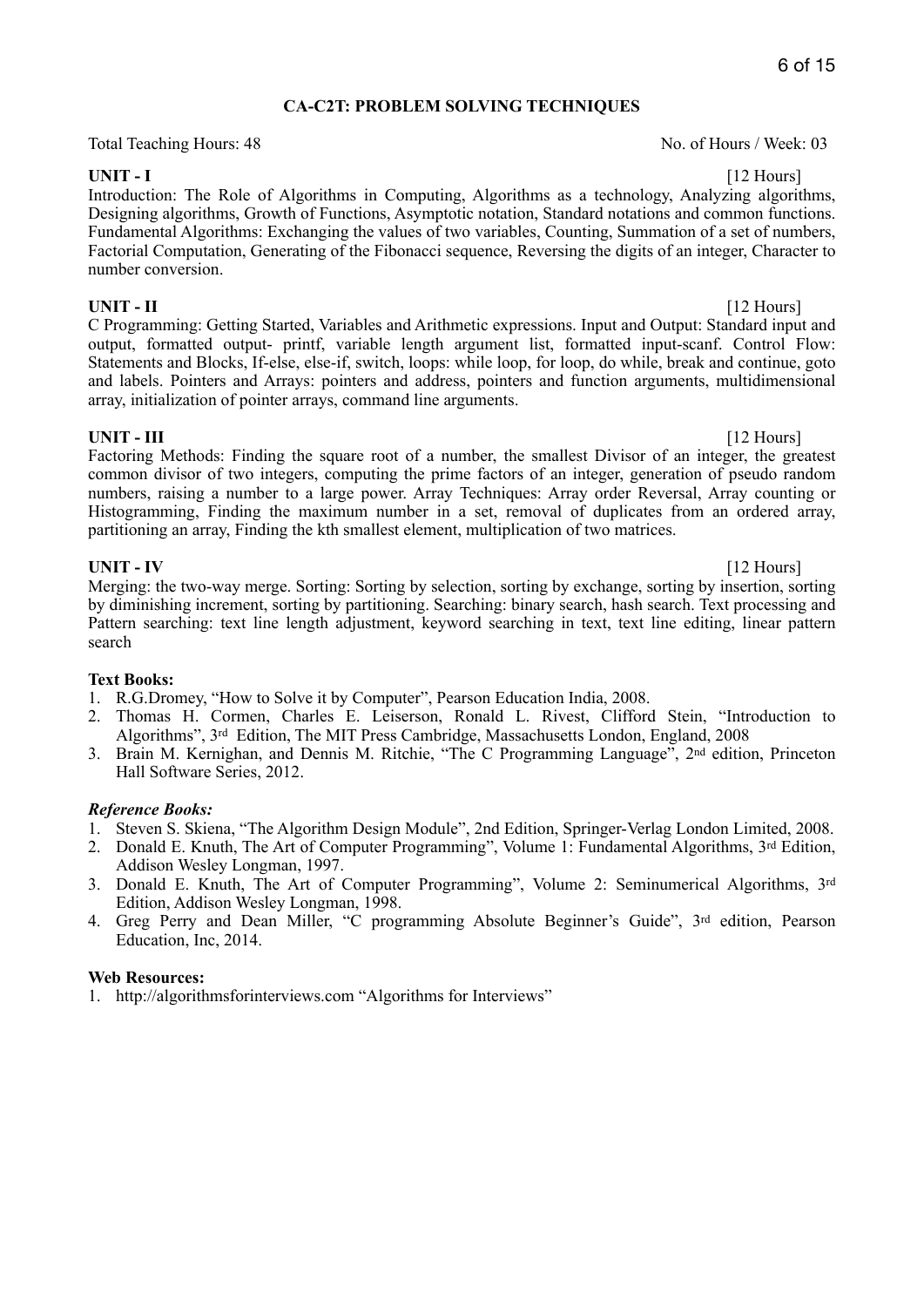### **CA-C3T: DATA STRUCTURES**

Total Teaching Hours: 48 No. of Hours / Week: 03

**UNIT-I** [12 Hours] Introduction and Overview: Definition, Elementary data organization, Data Structures, data Structures operations, Abstract data types, algorithms complexity, time-space trade off. Preliminaries: Mathematical notations and functions, Algorithmic notations, control structures, Complexity of algorithms, asymptotic notations for complexity of algorithms. Arrays: Definition, Linear arrays, arrays as ADT, Representation of Linear Arrays in Memory,Traversing Linear arrays, Inserting and deleting, Multi-dimensional arrays, Matrices and Sparse matrices.

**UNIT-II** [12 Hours] Linked list: Definition, Representation of Singly Linked List in memory,Traversing a Singly linked list, Searching in a Singly linked list, Memory allocation, Garbage collection, Insertion into a singly linked list, Deletion from a singly linked list; Doubly linked list, Header linked list, Circular linked list. Stacks: Definition, Array representation of stacks, Linked representation of stacks, Stack as ADT, Arithmetic Expressions: Polish Notation, Conversion of infix expression to postfix expression, Evaluation of Post fix expression, Application of Stacks, Recursion, Towers of Hanoi, Implementation of recursive procedures by stack. Queues: Definition, Array representation of queue, Linked list representation of queues. Types of queue: Simple queue, Circular queue, Double-ended queue, Priority queue, Operations on Queues, Applications of queues.

### **UNIT-III** [12 Hours]

Binary Trees: Definitions, Tree Search, Traversal of Binary Tree, Tree Sort, Building a Binary Search Tree, Height Balance: AVL Trees, Contiguous Representation of Binary Trees: Heaps, Lexicographic Search Trees: Tries, External Searching: B-Trees, Applications of Trees. Graphs: Mathematical Back ground, Computer Representation, Graph Traversal, Topological Sorting

**UNIT-IV** [12 Hours] Searching: Introduction and Notation, Sequential Search, Binary Search, Comparison of Methods. Sorting: Introduction and Notation, Insertion Sort, Selection Sort, Shell Sort, Divide And Conquer, Merge sort for Linked List, Quick sort for Contiguous List. Hashing: Sparse Tables, Choosing a Hash function, Collision Resolution with Open Addressing, Collision Resolution by Chaining.

### **Text Books:**

- 1. Seymour Lipschutz, "Data Structures with C", Schaum's outLines, Tata Mc Graw Hill, 2011.
- 2. Robert Kruse, C.L.Tondo, Bruce Leung,Shashi Mogalla,"Data Structures and Program Design using C", Pearson Education, 2009.

### **ReferenceBooks:**

- 1. Mark Allen Weiss," Data Structures and Algorithm Analysis in C", Second Edition, Pearson Education, 2013.
- 2. Forouzan,"A Structured Programming Approach using C",2nd Edition, Cengage LearningIndia,2008.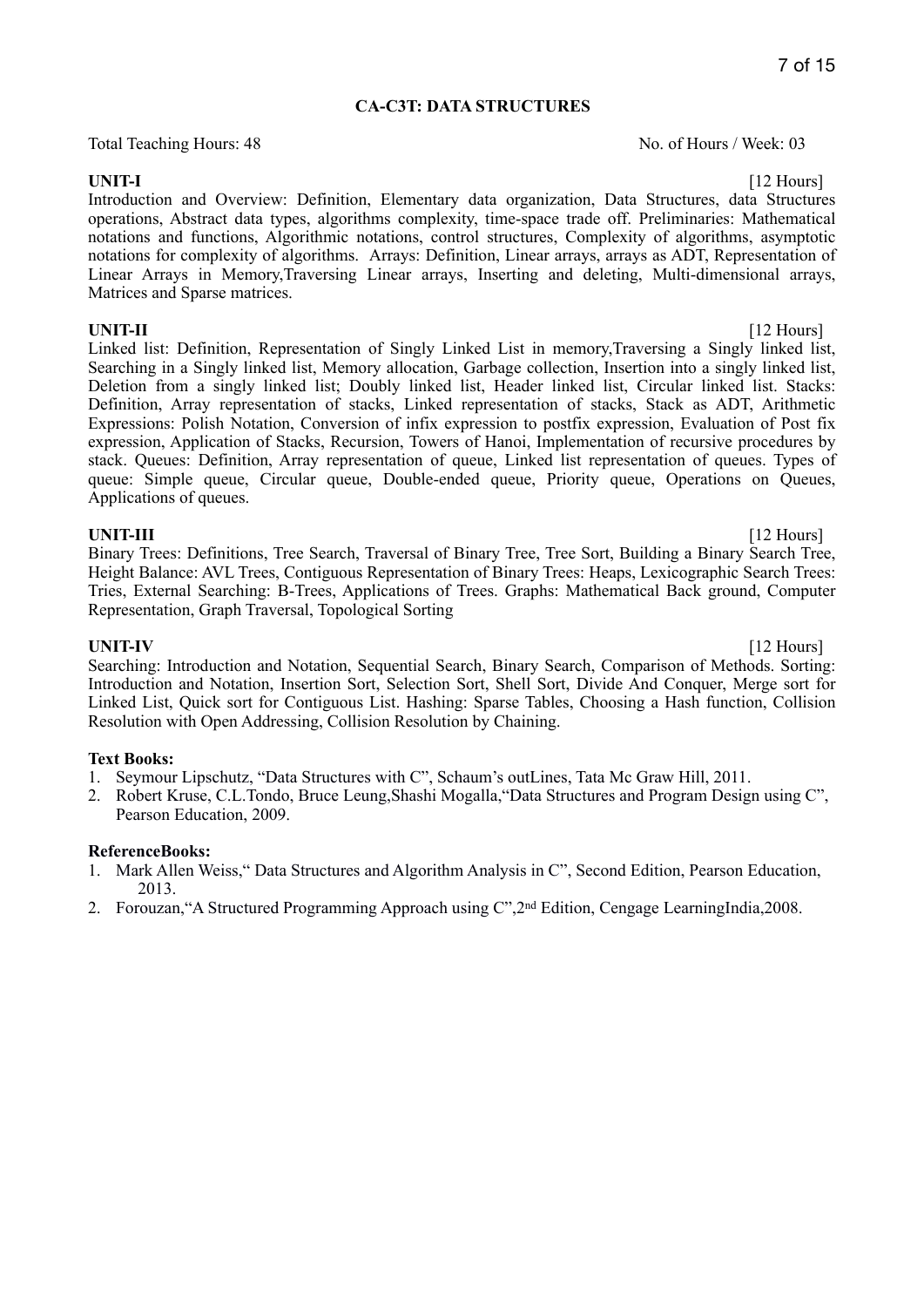### **CA-C4P: Problem Solving Lab using C**

Write, and execute C program for the following:

- 1. to read radius of a circle and to find area and circumference
- 2. to read three numbers and find the biggest of three
- 3. to check whether the number is prime or not
- 4. to read a number, find the sum of the digits, reverse the number and check it for palindrome
- 5. to read numbers from keyboard continuously till the user presses 999 and to find the sum of only positive numbers
- 6. to read percentage of marks and to display appropriate message (Demonstration of else-if ladder
- 7. to find the roots of quadratic equation
- 8. to read marks scored by n students and find the average of marks (Demonstration of single dimensional array)
- 9. to remove Duplicate Element in a single dimensional Array
- 10. to perform addition and subtraction of Matrices
- 11. to find factorial of a number
- 12. to generate fibonacci series
- 13. to remove Duplicate Element in a single dimensional Array
- 14. to find the length of a string without using built in function
- 15. to demonstrate string functions
- 16. to read, display and add two m x n matrices using functions
- 17. to read a string and to find the number of alphabets, digits, vowels, consonants, spaces and special characters.
- 18. to Swap Two Numbers using Pointers
- 19. to demonstrate student structure to read  $&$  display records of n students
- 20. to demonstrate the difference between structure & union.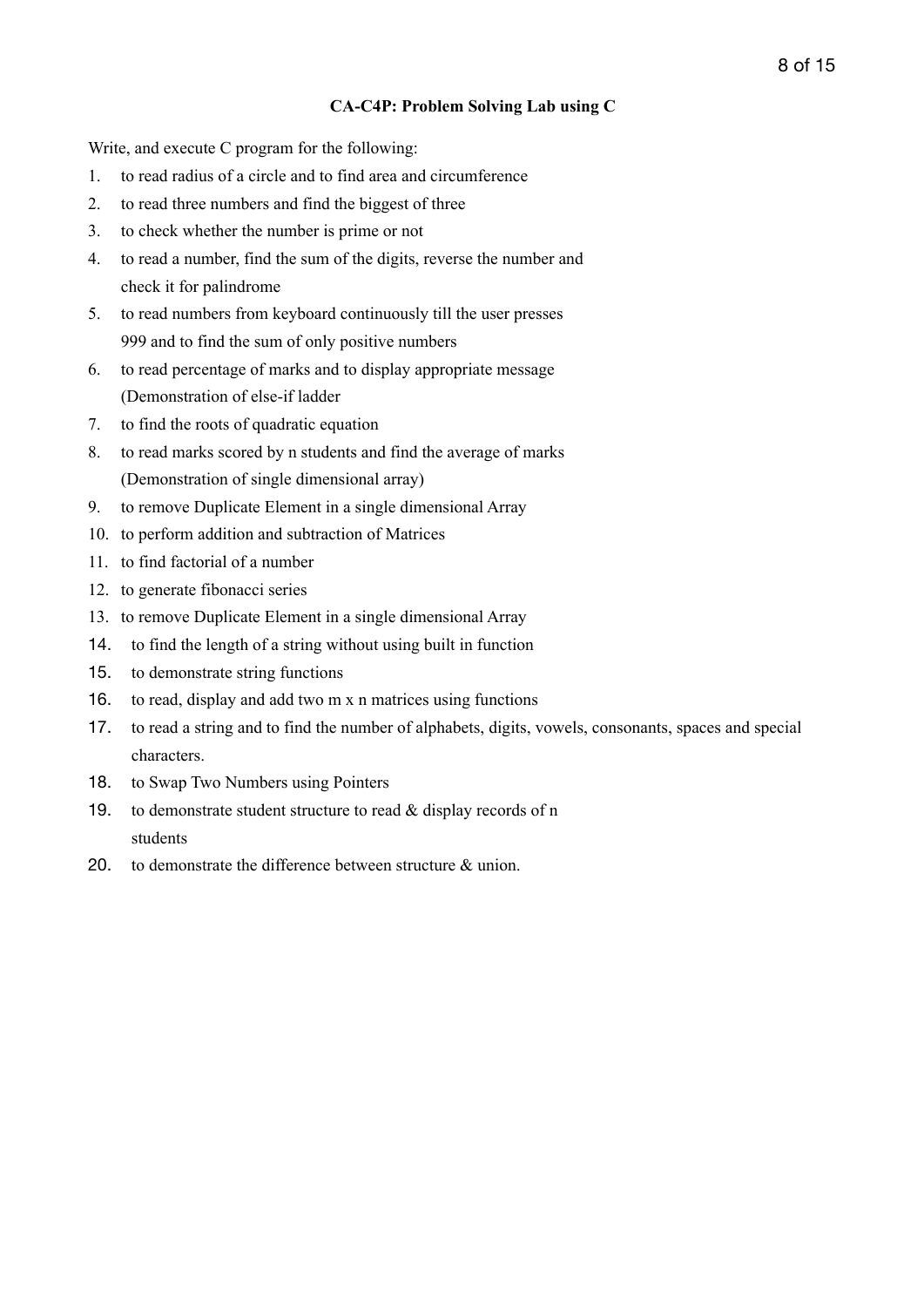### **CA-C5P: DATA STRUCTURES LAB**

**NOTE:** For all the programs write the output, flowchart and number of basic operations performed.

- 1. Given {4,7,3,2,1,7,9,0} find the location of 7 using Linear and Binary search and also display its first occurrence.
- 2. Given {5,3,1,6,0,2,4} order the numbers in ascending order using Bubble Sort Algorithm
- 3. Perform the Insertion and Selection Sort on the input {75,8,1,16,48,3,7,0} and display the output in descending order.
- 4. Write a program to insert the elements {61,16,8,27} into singly linked list and delete 8,61,27 from the list. Display your list after each insertion and deletion.
- 5. Write a program to insert the elements {61,16,8,27} into linear queue and delete three elements from the list. Display your list after each insertion and deletion.
- 6. Write a program to insert the elements {61,16,8,27} into circular queue and delete 4 elements from the list. Display your list after each insertion and deletion.
- 7. Write a program to insert the elements {61,16,8,27} into ordered singly linked list and delete 8,61,27 from the list. Display your list after each insertion and deletion.
- 8. Write a program to add  $6x^3+10x^2+0x+5$  and  $4x^2+2x+1$  using linked list.
- 9. Write a program to push 5,9,34,17,32 into stack and pop 3 times from the stack, also display the popped numbers.
- 10. Write a recursive program to find GCD of 4,6,8.
- 11. Write a program to inert the elements {5,7,0,6,3,9} into circular queue and delete 6,9&5 from it(using linked list implementation)..
- 12. Write a program to convert an infix expression  $x^y/(5^z)$  +2 to its postfix expression
- 13. Write a program to evaluate a postfix expression 5 3+8 2 \*.
- 14. Write a program to create a binary tree with the elements {18,15,40,50,30,17,41} after creation insert 45 and 19 into tree and delete 15,17 and 41 from tree. Display the tree on each insertion and deletion operation
- 15. Write a program to create binary search tree with the elements {2,5,1,3,9,0,6} and perform inorder, preorder and post order traversal.
- 16. Write a program to Sort the following elements using heap sort {9.16,32,8,4,1,5,8,0}
- 17. Given S1={"Flowers"} ; S2={"are beautiful"} I. Find the length of S1 II. Concatenate S1 and S2 III. Extract the substring "low" from S1 IV. Find "are" in S2 and replace it with "is"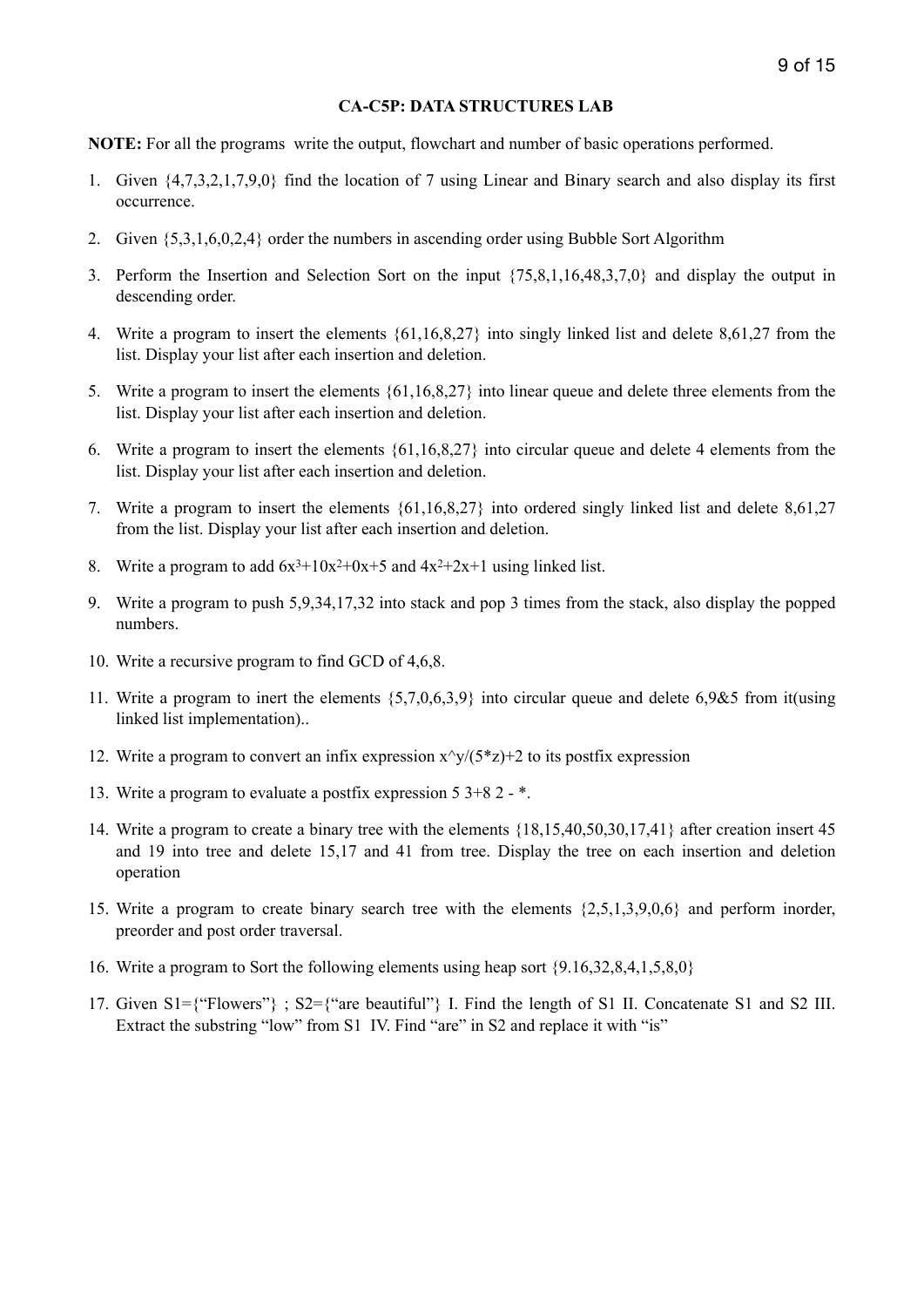### **CA-C6T: COMPUTER ARCHITECTURE**

Total Teaching Hours: 48 No. of Hours / Week: 03

**UNIT - I** [12 Hours] Number Systems: Binary, Octal, Hexa decimal numbers, base conversion, addition, subtraction of binary numbers, one's and two's complements, positive and negative numbers, character codes ASCII, EBCDIC. Computer Arithmetic: Addition and Subtraction, Multiplication and Division algorithms, Floating-point Arithmetic Operations, Decimal arithmetic operations. Structure of Computers: Computer types, Functional units, Basic operational concepts, Von-Neumann Architecture, Bus Structures, Software, Performance, Multiprocessors and Multicomputer, Digital Logic Circuits: Logic gates, Boolean algebra, Map Simplification. Combinational Circuits: Half Adder, Full Adder, flip flops.Sequentialcircuits:Shiftregisters,Counters,IntegratedCircuits,Mux,Demux,Encoder,Decoder.Data representation: Fixed and Floating point.

**UNIT - II** [12 Hours] Basic Computer Organization and Design: Instruction codes, Computer Registers, Computer Instructions and Instruction cycle. Timing and Control, Memory-Reference Instructions, Input-Output and interrupt. Central processing unit: Stack organization, Instruction Formats, Addressing Modes, Data Transfer and Manipulation, Complex Instruction Set Computer (CISC) Reduced Instruction Set Computer (RISC), CISC vs RISC

**UNIT - III** [12 Hours] Register Transfer and Micro-operations: Register Transfer Language, Register Transfer, Bus and Memory Transfers, Arithmetic Micro-Operations, Logic Micro-Operations, Shift Micro-Operations, Arithmetic logic shift unit. Micro-programmed Control: Control Memory, Address Sequencing, Micro-Program example, Design of Control Unit. Input Output: I/O interface, Programmed IO, Memory Mapped IO, Interrupt Driven IO, DMA. Instruction level parallelism: Instruction level parallelism (ILP)-over coming data hazards, limitations of ILP

**UNIT - IV** [12 Hours] Memory System: Memory Hierarchy, Semiconductor Memories, RAM(Random Access Memory), Read Only Memory (ROM), Types of ROM, Cache Memory, Performance considerations, Virtual memory, Paging, Secondary Storage, RAID. Multiprocessors And Thread level Parallelism: Characteristics of multiprocessors, Multi-Threaded Architecture, Distributed Memory MIMD Architectures, Interconnection structures,

### **TEXT BOOKS:**

- 1. Mano M Morris, "Computer System Architecture", 3rd edition Pearson India(2019).
- 2. William Stallings, "Computer Organization and Architecture designing for performance", 10th edition, Pearson(2016)

### **REFERENCE BOOKS**

- 1. Subrata Ghoshal, "Computer Architecture And Organization", Pearson India(2011).
- 2. Andrew S. Tanenbaum " Structured Computer Organization", 5th edition, Pearson Education  $Inc(2006)$ .
- 3. Carl Hamacher, Zvonks Vranesic,SafeaZaky, "Computer Architecture And Organization", 5th edition McGraw Hill New Delhi,India(2002).
- 4. Kai Hwang, "Advanced Computer Architecture Parallelism, Scalability, Programmability", Tata Mcgraw-Hill (2008).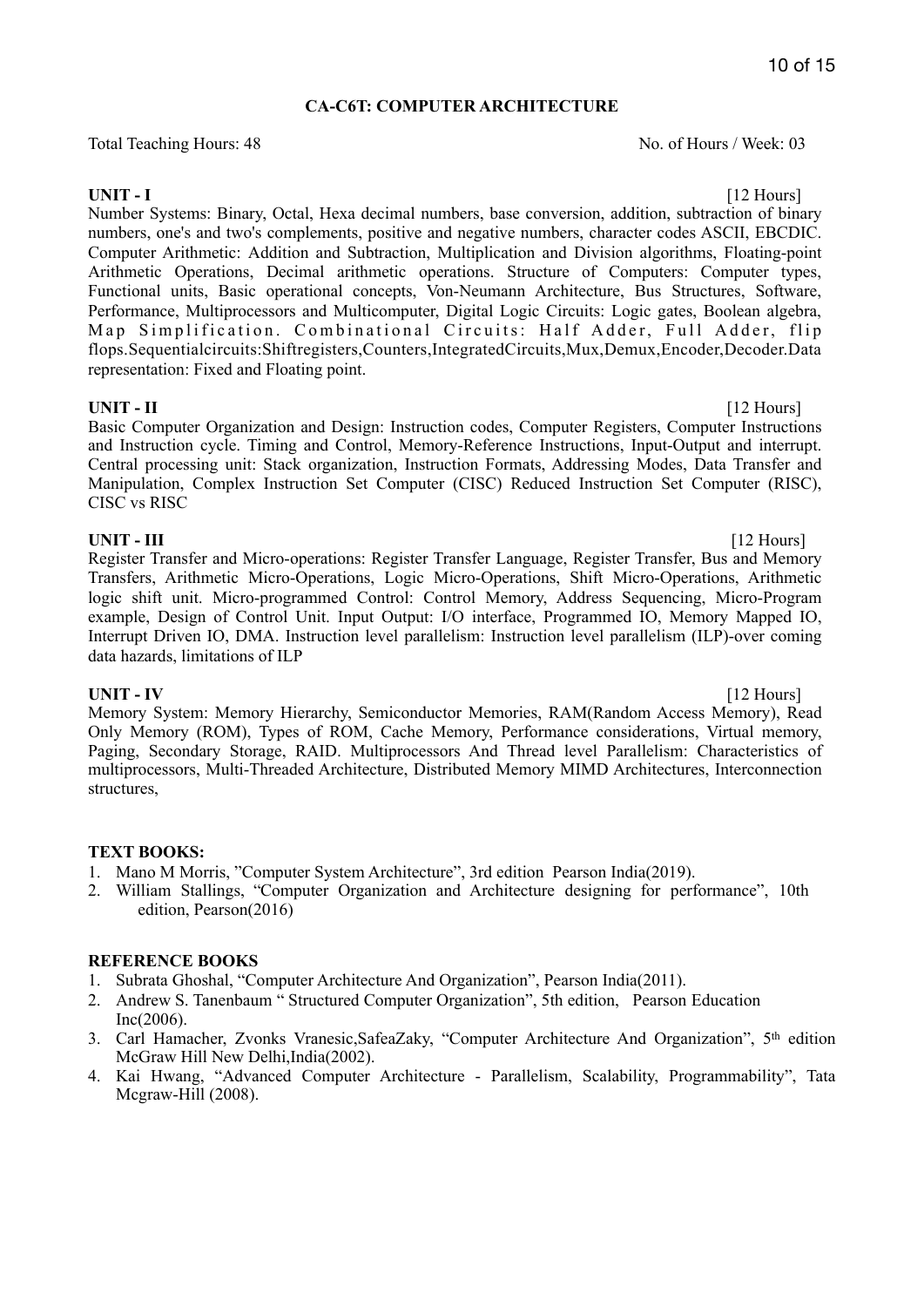### **CA67T: OBJECT ORIENTED PROGRAMMING USING JAVA**

Total Teaching Hours: 48 No. of Hours / Week: 03

Introduction to Java: Basics of Java programming, Data types, Variables, Operators, Control structures including selection, Looping, Java methods, Overloading, Math class, Arrays in java. Objects and Classes: Basics of objects and classes in java, Constructors, Finalizer, Visibility modifiers, Methods and objects, Inbuilt classes like String, Character, String Buffer, File, this reference

**UNIT-II** [12 Hours] Inheritance and Polymorphism: Inheritance in java, Super and sub class, Overriding, Object class, Polymorphism, Dynamic binding, Generic programming, Casting objects, Instance of operator, Abstract class, Interface in java, Package in java, UTIL package.

**UNIT-III** [12 Hours] Event and GUI programming: Event handling in java, Event types, Mouse and key events, GUI Basics, Panels, Frames, Layout Managers: Flow Layout, Border Layout, Grid Layout, GUI components like Buttons, Check Boxes, Radio Buttons, Labels, Text Fields, Text Areas, Combo Boxes, Lists, Scroll Bars, Sliders, Windows, Menus, Dialog Box, Applet and its life cycle, Introduction to swing, Exceptional handling mechanism. I/O programming: Text and Binary I/O, Binary I/O classes, Object I/O, Random Access Files.

**UNIT-IV** [12 Hours] Multithreading in java: Thread life cycle and methods, Runnable interface, Thread synchronization, Exception handling with try-catch-finally, Collections in java, Introduction to JavaBeans and Network Programming.

### **Textbooks:**

1. E. Balagurusamy, Programming with JAVA, McGraw Hill, New Delhi, 2007

### **Reference Books:**

- 1. Raj Kumar Buyya, Object Oriented Programming with JAVA, McGraw Hill, 2009
- 2. Herbert Schildt, Java A Beginner's Guide Create, Compile, and Run Java Programs Today, Sixth Edition, Oracle Press, 2014
- 3. Ken Arnold, James Gosling, "The Java Programming Language, Fourth Edition, Addison Wisely, 2005
- 4. Herbert Schildt, 'The Complete Reference Java, 7th Edition, McGraw Hill, 2007

### **Web Resources**

- 1. https://docs.oracle.com/javase/tutorial/
- 2. https://javabeginnerstutorial.com/core-java-tutorial/

**UNIT-I** [12 Hours]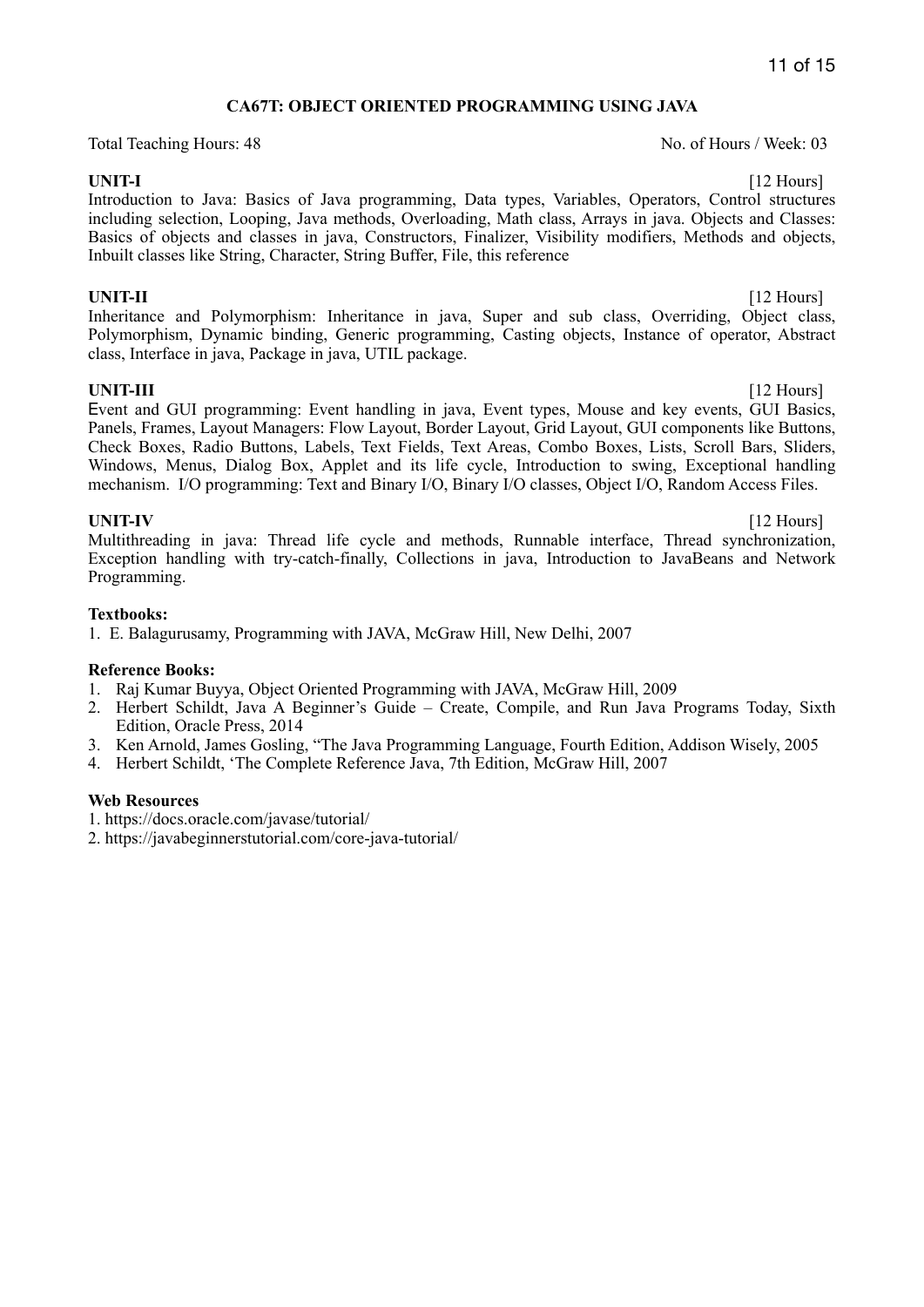### **CA-C8T: DATABASE MANAGEMENT SYSTEMS**

Total Teaching Hours: 48 No. of Hours / Week: 03

**UNIT - 1** [12 Hours] Databases and Database Users: Introduction, An example, Characteristics of the Database Approach, Actors on the Scene, Workers behind the Scene, Advantages of Using DBMS Approach, A Brief History of Database Applications, When Not to Use a DBMS. Database System Concepts and Architecture: Data Models, Schemas, and Instances, Three-schema Architecture and Data Independence, Database Languages and Interfaces, The Database System Environment, Centralized and Client-Server Architectures, Classification of Database Management Systems.

**UNIT - 2** [12 Hours] Data Modeling Using Entity-Relationship Model: Using High-Level Conceptual Data Models for Database Design, An Example Database Application, Entity Types, Entity Sets, Attributes and Keys, Relationship Types, Relationship Sets, Roles and Structural Constraints, Weak Entity Types, Refining the ER Design Company Database Diagrams, Naming Conventions and Design. Issues, File organization and storage, secondary storage devices, type of single level ordered index, multi-level indexes, indexes on multiple keys, other types of indexes.

**UNIT – 3** [12 Hours] Relational Model and Relational Algebra: Relational Model Concepts, Relational Model Constraints and Relational Database Schemas, Update Operations, Transactions and Dealing with Constraint Violations, Unary Relational Operations: SELECT and PROJECT, Relational Algebra Operations from SET Theory, Binary Relational Operations: JOIN and DIVISION, Additional Relational Operations, Examples of Queries in Relational Algebra. Relational Database Design: Anomalies in a database, functional dependency, normal forms, lossless join and dependency, BCNF, normalization through synthesis, higher order normal forms. SQL- SQL Data Definition and Data Types, Specifying Constraints in SQL, Schema Change Statements in SQL, Basic Queries in SQL, More Complex SQL Queries, Insert, Delete and Update Statements in SQL, Specifying Constraints as Assertion and Trigger, Views(Virtual Tables) in SQL, Embedded SQL, Dynamic SQL,

**UNIT – 4** [12 Hours] Introduction to transaction processing, transaction and system concepts, desirable properties of transactions, transaction support in SQL. Concurrency control techniques: two-phase locking techniques, concurrency control based on timestamp ordering. Recovery techniques: recovery concepts, recovery in multi-database systems, database backup and recovery from catastrophic failures.

### **Text Books:**

- 1. Elmasri and Navathe: Fundamentals of Database Systems, 7th Edition, Addison -Wesley, 2016.
- 2. Silberschatz, Korth and Sudharshan Data base System Concepts, 7th Edition, Tata McGraw Hill, 2019.

### **References:**

- 1. C.J. Date, A. Kannan, S. Swamynatham: An Introduction to Database Systems, 8th Edition, Pearson education, 2009
- 2. Database Management Systems :Raghu Ramakrishnan and Johannes Gehrke: , 3rd Edition, McGraw-Hill, 2003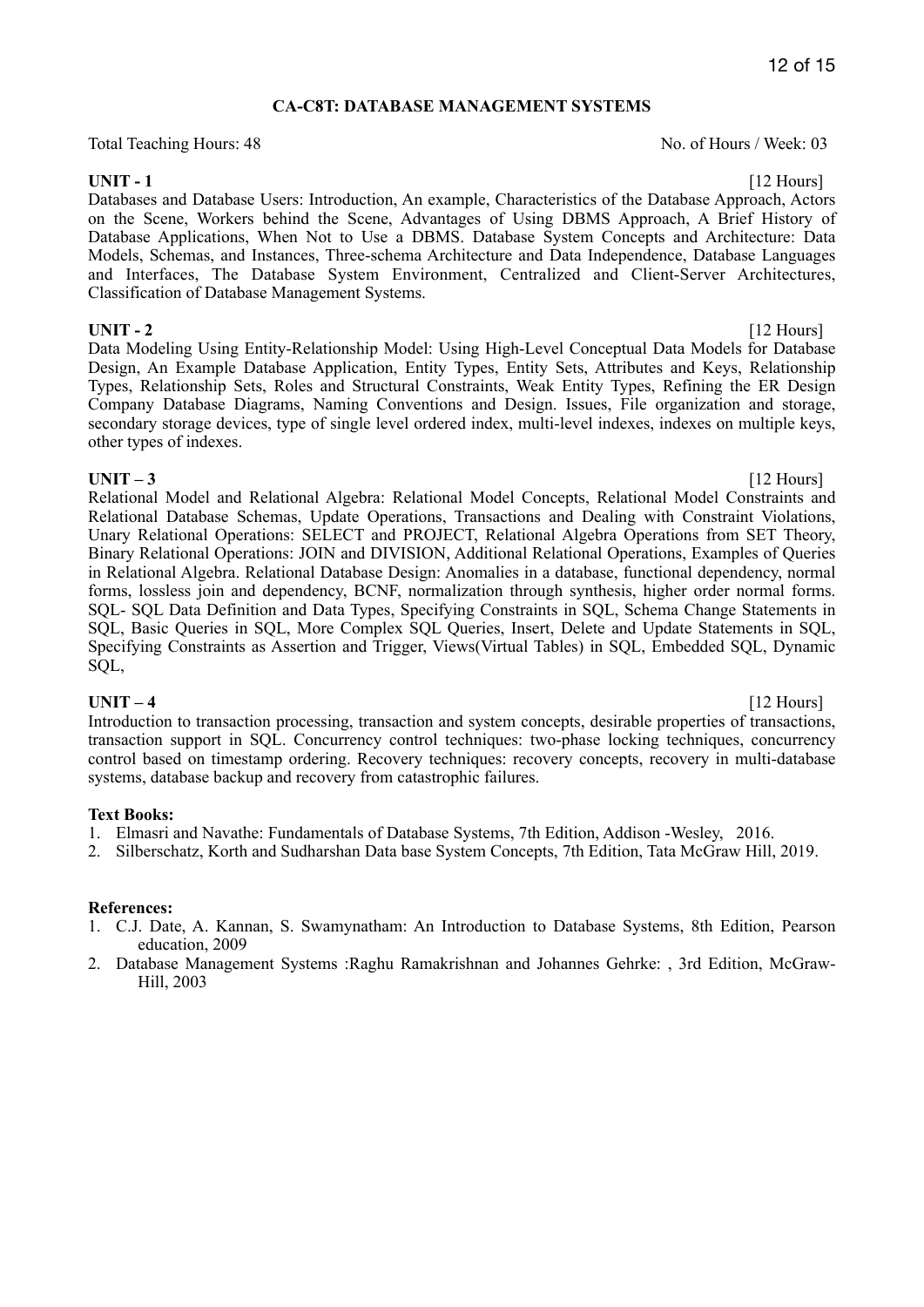### **CA-C9P: JAVA PROGRAMMING LAB**

- 1. Write a simple java application, to print the message, "Welcome to java"
- 2. Write a program to display the month of a year. Months of the year should be held in an array.
- 3. Write a program to demonstrate a division by zero exception
- 4. Write a program to create a user defined exception say Pay Out of Bounds. .
- 5. Write a java program to add two integers and two float numbers. When no arguments are supplied, give a default value to calculate the sum. Use function overloading.
- 6. Write a program to perform mathematical operations. Create a class called AddSub with methods to add and subtract. Create another class called MulDiv that extends from AddSub class to use the member data of the super class. MulDiv should have methods to multiply and divide A main function should access the methods and perform the mathematical operations.
- 7. Write a program with class variable that is available for all instances of a class. Use static variable declaration. Observe the changes that occur in the object's member variable values.
- 8. Write a java program to create a student class with following attributes: Enrollment id: Name, Mark of sub1, Mark of sub2, mark of sub3, Total Marks. Total of the three marks must be calculated only when the student passes in all three subjects. The pass mark for each subject is 50. If a candidate fails in any one of the subjects his total mark must be declaredas zero. Using this condition write a constructor for this class. Write separate functions for accepting and displaying student details. In the main method create an array of three student objects and display the details.
- 9. In a college first year class are having the following attributesName of the class (BCA, BCom, BSc), Name of the staff No of the students in the class, Array of students in the class
- 10. Define a class called first year with above attributes and define a suitable constructor. Also write a method called best Student () which process a first-year object and return the student with the highest total mark. In the main method define a first-year object and find the best student of this class
- 11. Write a Java program to define a class called employee with the name and date of appointment. Create ten employee objects as an array and sort them as per their date of appointment. ie, print them as per their seniority.
- 12. Create a package' student.Fulltime.BCA' in your current working directory a. Create a default class student in the above package with the following attributes: Name, age, sex. b. Have methods for storing as well as displaying
- 13. Write a small program to catch Negative Array Size Exception. This exception is caused when the array is initialized to negative values.
- 14. Write a program to handle Null Pointer Exception and use the "finally" method to display a message to the user.
- 15. Write a program which create and displays a message on the window
- 16. Write a program to draw several shapes in the created window
- 17. Write a program to create an applet and draw grid lines
- 18. Write a program which creates a frame with two buttons father and mother. When we click the father button the name of the father, his age and designation must appear. When we click mother similar details of mother also appear.
- 19. Create a frame which displays your personal details with respect to a button click
- 20. Create a simple applet which reveals the personal information of yours.
- 21. Write a program to move different shapes according to the arrow key pressed.
- 22. Write a java Program to create a window when we press M or m the window displays Good Morning, A or a the window displays Good After Noon E or e the window displays Good Evening, N or n the window displays Good Night
- 23. Demonstrate the various mouse handling events using suitable example.
- 24. Write a program to create menu bar and pull-down menus.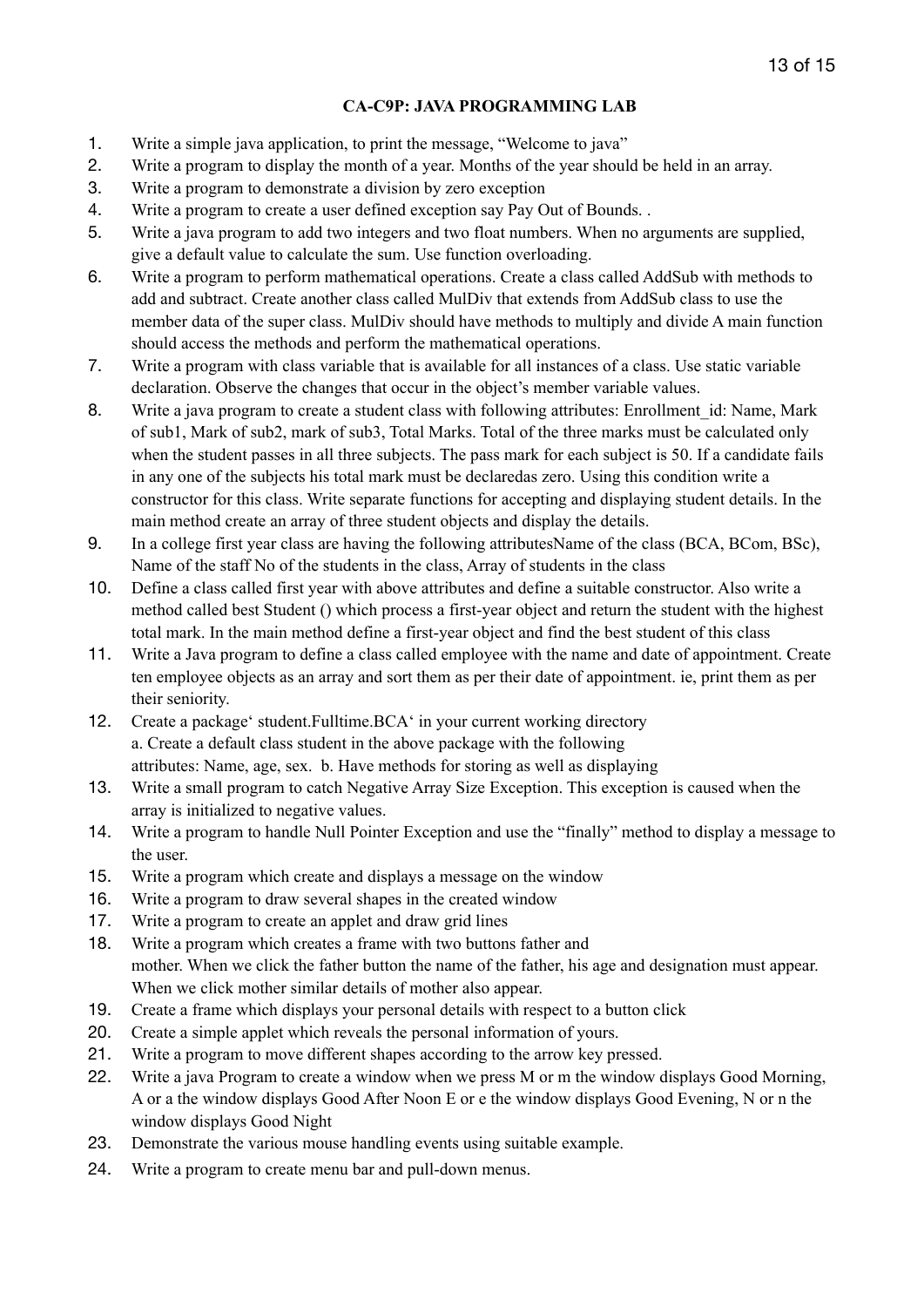### **CA- C10P: DATABASE MANAGEMENT SYSTEMS LAB**

### $PART - A$

1. Draw E-R diagram and convert entities and relationships to relation table for a given scenario. Two assignments shall be carried out i.e. consider two different scenarios (eg. bank, college)

Consider the Company database with following Schema

EMPLOYEE (FNAME, MINIT, LNAME, SSN, BDATE,ADDRESS,SEX,SALARY, SUPERSSN, DNO)

DEPARTMENT (DNAME, DNUMBER,MGRSSN,MSRSTARTDATE)

DEPT\_LOCATIONS (DNUMBER, DLOCATION)

PROJECT (PNAME, PNUMBER, PLOCATION, DNUM)

WORKS\_ON (ESSN, PNO<HOURS)

DEPENDENT (ESSN, DEPENDENT\_NAME, SEX, BDATE, RELATIONSHIP)

2. Perform the following:

a. Viewing all databases, Creating a Database, Viewing all Tables in a Database,

Creating Tables (With and Without Constraints), Inserting/Updating/Deleting

Records in a Table, Saving (Commit) and Undoing (rollback)

3. Perform the following:

a. Altering a Table, Dropping/Truncating/Renaming Tables, Backing up / Restoring a

Database.

- 4. For a given set of relation schemes, create tables and perform the following Simple Queries, Simple Queries with Aggregate functions, Queries with Aggregate functions (group by and having clause).
- 5. Execute the fallowing queries

a. How the resulting salaries if every employee working on the 'Research' Departments is given a 10% raise.

b. Find the sum of the salaries of all employees of the 'Accounts' department, as well as the maximum salary, the minimum salary, and the average salary in this department

6. Execute the fallowing queries

a. Retrieve the name of each employee Controlled by Department number 5 (use EXISTS operator). b. Retrieve the name of each dept and number of employees working in each Department which has at least 2 employees

- 7. Execute the fallowing queries
	- a. For each project, retrieve the project number, the project name, and the number of employee who work on that project.(use GROUP BY)
	- b. Retrieve the name of employees who born in the year 1990's
- 8. For each Department that has more than five employees, retrieve the department number and number of employees who are making salary more than 40000.
- 9.For each project on which more than two employees work, retrieve the project number, project name and the number of employees who work on that project.